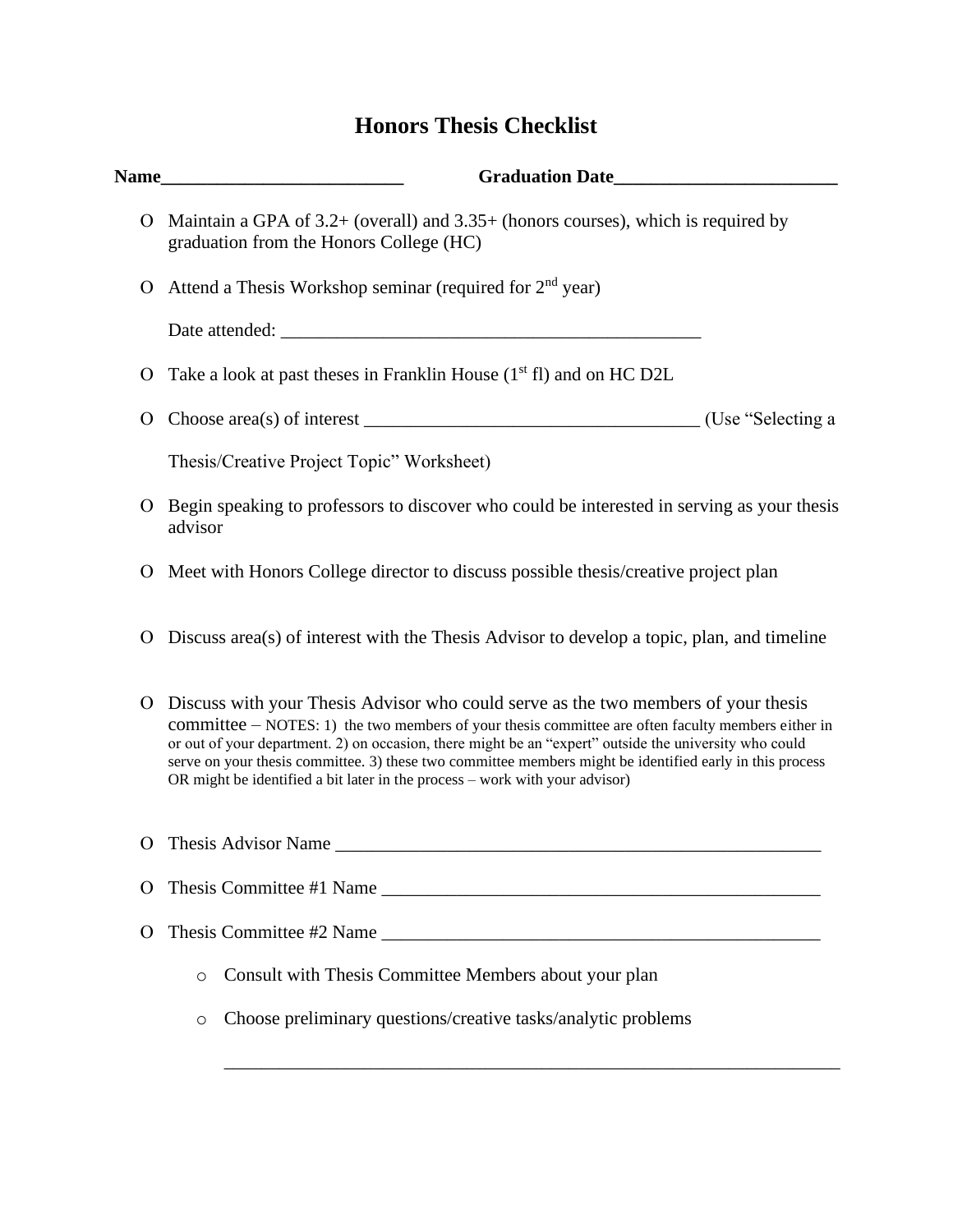o Choose one of your preliminary questions/creative tasks/analytic problems with your Thesis Advisor

\_\_\_\_\_\_\_\_\_\_\_\_\_\_\_\_\_\_\_\_\_\_\_\_\_\_\_\_\_\_\_\_\_\_\_\_\_\_\_\_\_\_\_\_\_\_\_\_\_\_\_\_\_\_\_\_\_\_\_\_\_\_\_\_\_\_

\_\_\_\_\_\_\_\_\_\_\_\_\_\_\_\_\_\_\_\_\_\_\_\_\_\_\_\_\_\_\_\_\_\_\_\_\_\_\_\_\_\_\_\_\_\_\_\_\_\_\_\_\_\_\_\_\_\_\_\_\_\_\_\_\_\_

o Update the rest of your committee on your decision; some advisor and committee members will want you to write a proposal

\_\_\_\_\_\_\_\_\_\_\_\_\_\_\_\_\_\_\_\_\_\_\_\_\_\_\_\_\_\_\_\_\_\_\_\_\_\_\_\_\_\_\_\_\_\_\_\_\_\_\_\_\_\_\_\_\_\_\_\_\_\_\_\_

- Once you have a Thesis Advisor and a plan for your project, complete 2 forms:
	- o 1) "*Thesis Prospectus"* form, located on HC D2L (recommended to be submitted no later than end of the first semester of Junior year – or much earlier)
	- o Have your Thesis Advisor sign this form
	- o Submit it to the Honors College director for final approval
	- o 2) "*Request for Special Study*" form to register for 489 credits (on HC D2L) before the end of the semester before you want to take these credits. Be registered for 489 credits during your  $1<sup>st</sup>$  semester of your  $4<sup>th</sup>$  year at the LATEST. It's always better to start early and register for thesis credits in your 3<sup>rd</sup> year.
	- o Have your Thesis Advisor and your Major Advisor sign this form
- Complete your proposal/plan for research/creative project to be approved by Thesis Advisor and Thesis Committee Members
- Consult with your Thesis Advisor about the need for IRB approval or IACUC approval (if studying humans or animals) – start necessary applications and leave plenty of time
- At beginning of the semester when you are enrolled in 489 credits, schedule meetings with your Thesis Advisor and possibly your committee (prioritize meetings with your advisor) and create specific deadlines and goals for this semester
- Work on your thesis (begin by asking advisor and committee for suggested readings and other sources, and go from there)
	- o Revise your preliminary questions/creative tasks/analytic problems based on your research (if needed):
	- o Develop a written thesis proposal, including, introduction/statement of interest; statement of the problem/task/question; background/context/review of literature;